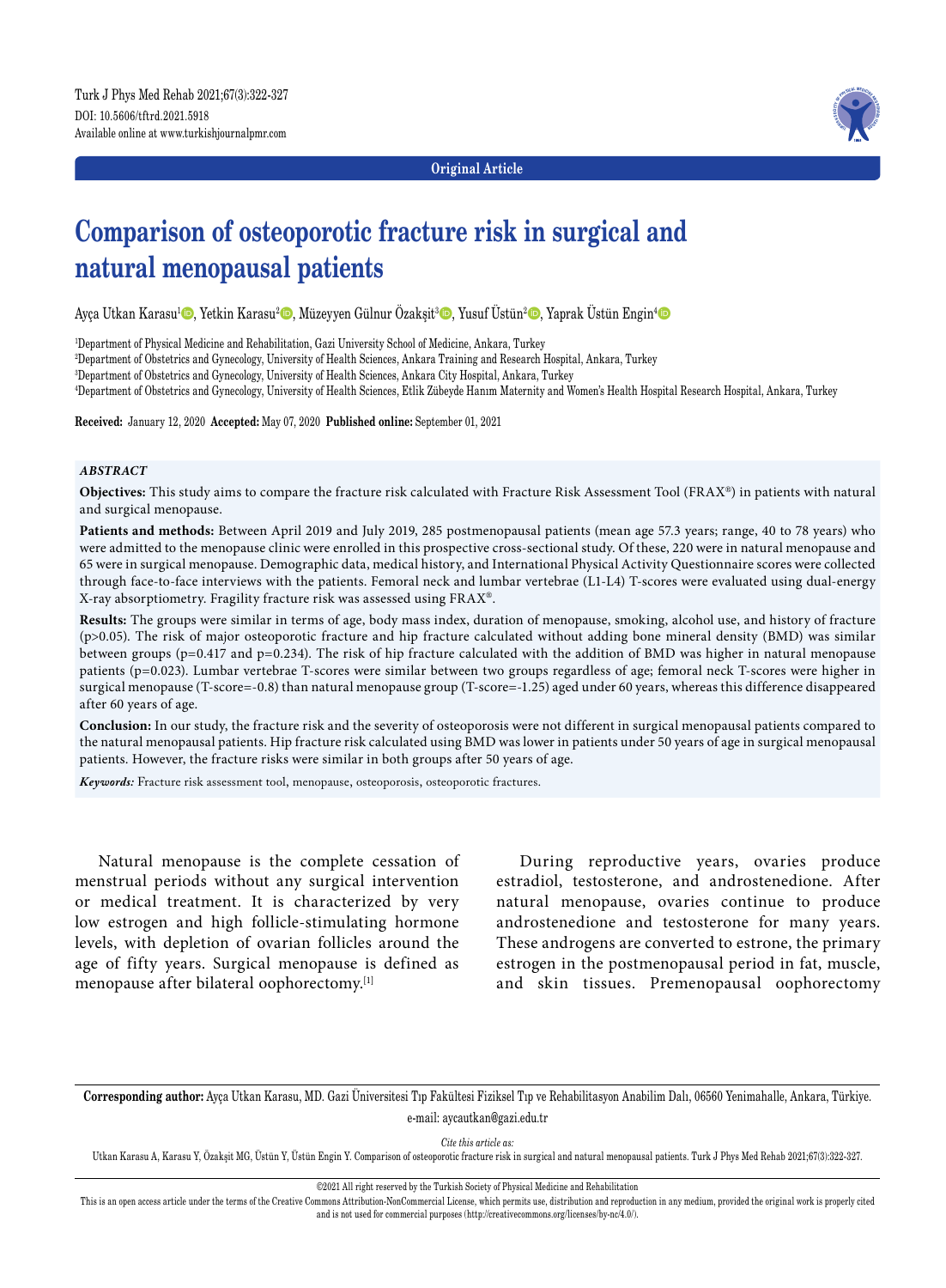results in sudden reduction of these hormones. Serum androstenedione and testosterone plasma levels of females with surgical menopause have been shown to be significantly lower than in females with natural menopause. Estrogens and androgens inhibit bone resorption, and androgens increase bone formation.[2]

There are reports indicating that bone loss can reach up to 20% 18 months after bilateral oophorectomy. Bilateral oophorectomy before the age of 45 years is a long-established risk factor for osteoporosis. There are studies indicating that oophorectomy during menopause may increase the risk of osteoporosis. In general, there is increasing evidence that bilateral oophorectomy may be associated with increased bone loss, higher osteoporosis rates, and fracture risk.<sup>[1]</sup>

The primary goal of osteoporosis treatment is to reduce the risk of fragility fractures. It is critical to evaluate the risk of fracture in patients who need treatment. In 2008, in Sheffield, United Kingdom, the World Health Organization Collaboration Center introduced the Fracture Risk Assessment Tool (FRAX®), which is used to assess a person's 10-year risk of fracture. FRAX® uses eight clinical risk factors (previous fracture, hip fracture in parents, smoking and systemic glucocorticoid use, excessive alcohol consumption, body mass index [BMI], rheumatoid arthritis, and history of secondary osteoporosis), age, and gender for risk assessment. The measurement of bone mineral density (BMD) of the femoral neck is optional.[3]

Fracture Risk Assessment Tool is a computerbased algorithm (http://www.shef.ac.uk/FRAX) that computes a 10-year probability of major osteoporotic fracture (hip, clinical spine, humerus, or wrist fracture) and the probability of hip fracture for 10 years. Fracture Risk Assessment Tool models have been made available for 64 countries and in 31 languages covering more than 80% of the world population.<sup>[4]</sup> There is a FRAX® model that has been adapted to Turkey and available online (https://www.sheffield.ac.uk/FRAX/ charts/Chart\_TE\_ost\_wom\_bmd.pdf).[5] In this study, we aimed to compare the fracture risk calculated with FRAX® in patients with natural and surgical menopause.

## **PATIENTS AND METHODS**

This prospective cross-sectional study was conducted between April 2019 and July 2019 in Zekai Tahir Burak Women's Health Training and Research Hospital, Physical Medicine and Rehabilitation Clinic. A total of 285 postmenopausal patients mean age 57.3 years; range, 40 to 78 years) who were admitted to the menopause clinic for annual check-ups were enrolled in the study. Of these, 220 were in natural menopause and 65 were in surgical menopause. Patients were excluded if they had previously received pharmacological treatment for osteoporosis. The study protocol was approved by the Zekai Tahir Burak Women's Health Training and Research Hospital Ethics Committee (Approval No.: 44/2019). A written informed consent was obtained from each patient. The study was conducted in accordance with the principles of the Declaration of Helsinki.

Demographic data, medical history, and International Physical Activity Questionnaire (IPAQ) scores of the patients were collected through face-toface interviews with the patients. Femoral neck and lumbar vertebrae (L1-L4) T-scores were evaluated using dual energy X-ray absorptiometry (DXA). Fragility fracture risk was assessed using FRAX®. The risk of major osteoporotic fractures was calculated in two ways: without including femoral neck T-scores (FRAX® Major Osteoporotic [MO] and FRAX®-Hip) and including femoral neck T-scores (FRAX® MO/BMD and FRAX® Hip/BMD).<sup>[6]</sup> The IPAQ is a well-established questionnaire used to obtain comparable estimates of physical activity. The Turkish version of IPAQ was used for the physical activity assessment.<sup>[7]</sup>The IPAQ questions the amount and type of physical activity per week. As a result of the IPAQ assessment, the scores of individuals are determined as metabolic equivalent (MET). A MET is a multiple of your estimated resting energy expenditure. One MET is what you spend when you are at rest. Therefore, 2 METs are twice what you spend at rest, walking is 3.3 METs, moderate physical activity is 4 METs, and vigorous physical activity is 8 METs. Natural menopause and surgical menopause groups were compared in terms of demographic and clinical characteristics, FRAX® scores, T-scores and IPAQ scores. Patients were classified as under 50 years, 50-60 years, and over 60 years and comparisons were performed according to these age groups.

# **Statistical analysis**

The IBM SPSS version 23.0 software (IBM Corp., Armonk, NY, USA) was used for statistical analyses. The Mann-Whitney U test was used for comparison of nonparametric continuous variables. Fisher's exact test and chi-square tests were used for comparison of categorical variables. P<0.05 was considered statistically significant.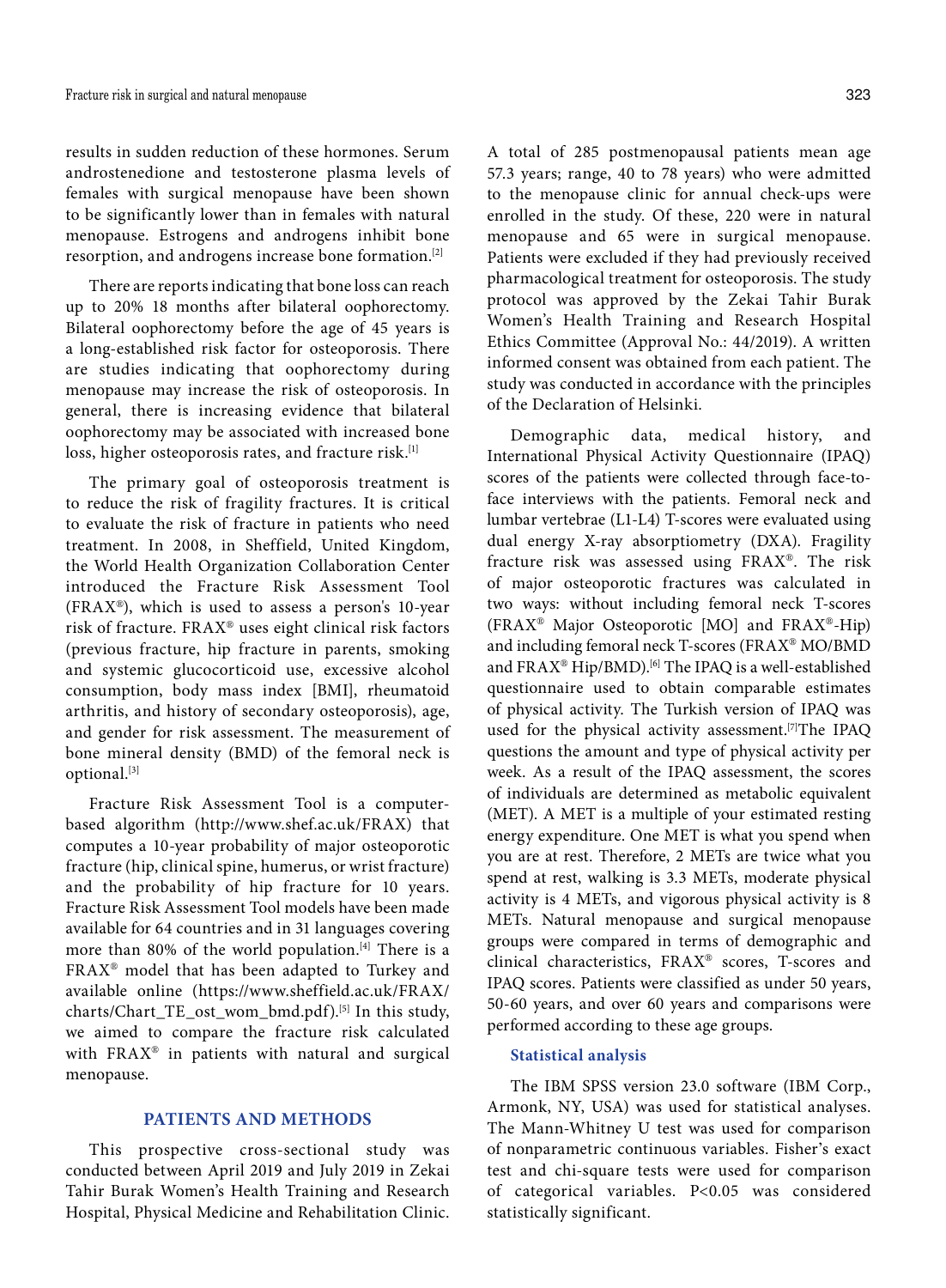| <b>TABLE 1</b><br>Comparison of demographic characteristics of patients |                           |      |        |                           |                |          |        |           |               |
|-------------------------------------------------------------------------|---------------------------|------|--------|---------------------------|----------------|----------|--------|-----------|---------------|
|                                                                         | Natural menopause (n=220) |      |        | Surgical menopause (n=65) |                |          |        |           |               |
|                                                                         | n                         | $\%$ | Median | Min-Max                   | $\mathbf n$    | $\%$     | Median | Min-Max   | $\mathcal{P}$ |
| Age (year)                                                              |                           |      | 57     | 40-78                     |                |          | 57     | 44-74     | 0.746         |
| Body mass index (kg/m <sup>2</sup> )                                    |                           |      | 29.1   | 19.2-49.1                 |                |          | 29.8   | 22.6-41.2 | 0.638         |
| Menopause age (year)                                                    |                           |      | 48     | $28 - 60$                 |                |          | 47     | $19 - 58$ | 0.148         |
| Duration of menopause (year)                                            |                           |      | 9      | $1 - 37$                  |                |          | 8      | $1 - 33$  | 0.995         |
| Fracture history                                                        |                           |      |        |                           |                |          |        |           | 0.792         |
| Yes                                                                     | 17                        | 7.8  |        |                           | $\overline{4}$ | 6.1      |        |           |               |
| No                                                                      | 203                       | 92.2 |        |                           | 61             | 93.8     |        |           |               |
| Fracture in family                                                      |                           |      |        |                           |                |          |        |           | 0.985         |
| Yes                                                                     | 17                        | 7.8  |        |                           | 5              | 7.7      |        |           |               |
| No                                                                      | 203                       | 92.2 |        |                           | 60             | 92.3     |        |           |               |
| Cigarette use                                                           |                           |      |        |                           |                |          |        |           | 0.265         |
| Yes                                                                     | 28                        | 12.7 |        |                           | 5              | 7.7      |        |           |               |
| No                                                                      | 192                       | 87.3 |        |                           | 60             | 92.3     |        |           |               |
| Steroids                                                                |                           |      |        |                           |                |          |        |           | 0.592         |
| Yes                                                                     | 5                         | 2.3  |        |                           | $\mathbf{0}$   | $\Omega$ |        |           |               |
| No                                                                      | 215                       | 97.7 |        |                           | 65             | 100      |        |           |               |
| Previous fracture                                                       |                           |      |        |                           |                |          |        |           | 0.792         |
| Yes                                                                     | 203                       | 92.3 |        |                           | 61             | 93.8     |        |           |               |
| No                                                                      | 17                        | 7.7  |        |                           | $\overline{4}$ | 6.2      |        |           |               |
| Min: Minimum; Max: Maximum.                                             |                           |      |        |                           |                |          |        |           |               |

# **RESULTS**

The surgical menopause group consisted of 65 patients who had bilateral salpingoopherectomy before natural menopause. There was no statistically significant difference between the natural and surgical menopause groups in terms of age, BMI, duration of menopause, smoking, and history of fracture (p>0.05) (Table 1). There was no difference in terms of the medications used and presence of chronic diseases  $(p>0.05)$ .

When the  $FRAX^{\circ}$  scores of the two groups were compared, the risk of major osteoporotic fracture and hip fracture calculated without adding BMD was similar ( $p=0.417$  and  $p=0.234$ ). The risk of hip fracture calculated with the addition of BMD was higher in patients with natural menopause (p=0.023) (Table 2).

Under 50 years of age, femoral neck BMD values were found to be lower in patients with natural menopause compared with patients with surgical menopause (p=0.021). Lumbar vertebrae T-scores were

| <b>TABLE 2</b><br>Comparison of clinical findings                                                                                      |                           |               |                             |               |       |  |  |
|----------------------------------------------------------------------------------------------------------------------------------------|---------------------------|---------------|-----------------------------|---------------|-------|--|--|
|                                                                                                                                        | Natural menopause (n=220) |               | Surgical menopause $(n=65)$ |               |       |  |  |
|                                                                                                                                        | Median                    | Min-Max       | Median                      | Min-Max       | p     |  |  |
| The 10-year probability of fracture risk without Femur Neck BMD                                                                        |                           |               |                             |               |       |  |  |
| Major osteoporotic                                                                                                                     | 3.9                       | $2 - 19$      | 3.6                         | $2.5 - 9.5$   | 0.417 |  |  |
| Hip fractures                                                                                                                          | 0.5                       | $0.1 - 8$     | 0.4                         | $0.1 - 3.1$   | 0.234 |  |  |
| The 10-year probability of fracture risk with Femur Neck BMD                                                                           |                           |               |                             |               |       |  |  |
| Major osteoporotic                                                                                                                     | 4.2                       | $1-29$        | 3.9                         | $2.5 - 14$    | 0.166 |  |  |
| Hip fractures                                                                                                                          | 0.6                       | $0 - 20$      | 0.3                         | $0 - 5$       | 0.023 |  |  |
| T-Score                                                                                                                                |                           |               |                             |               |       |  |  |
| Femur neck                                                                                                                             | $-1.25$                   | $-3.4 - +2.9$ | $-0.8$                      | $-3.1 - +1.5$ | 0.019 |  |  |
| Lumbar                                                                                                                                 | $-1.8$                    | $-3.8 - +1.3$ | $-1.4$                      | $-3.3 - +0.9$ | 0.052 |  |  |
| IPAQ (MET)                                                                                                                             | 181.5                     | 0-10890       | 165                         | 0-1386        | 0.966 |  |  |
| Min: Minimum; Max: Maximum; BMD: Bone mineral density; IPAQ: International Physical Activity Questionnaire; MET: Metabolic equivalent. |                           |               |                             |               |       |  |  |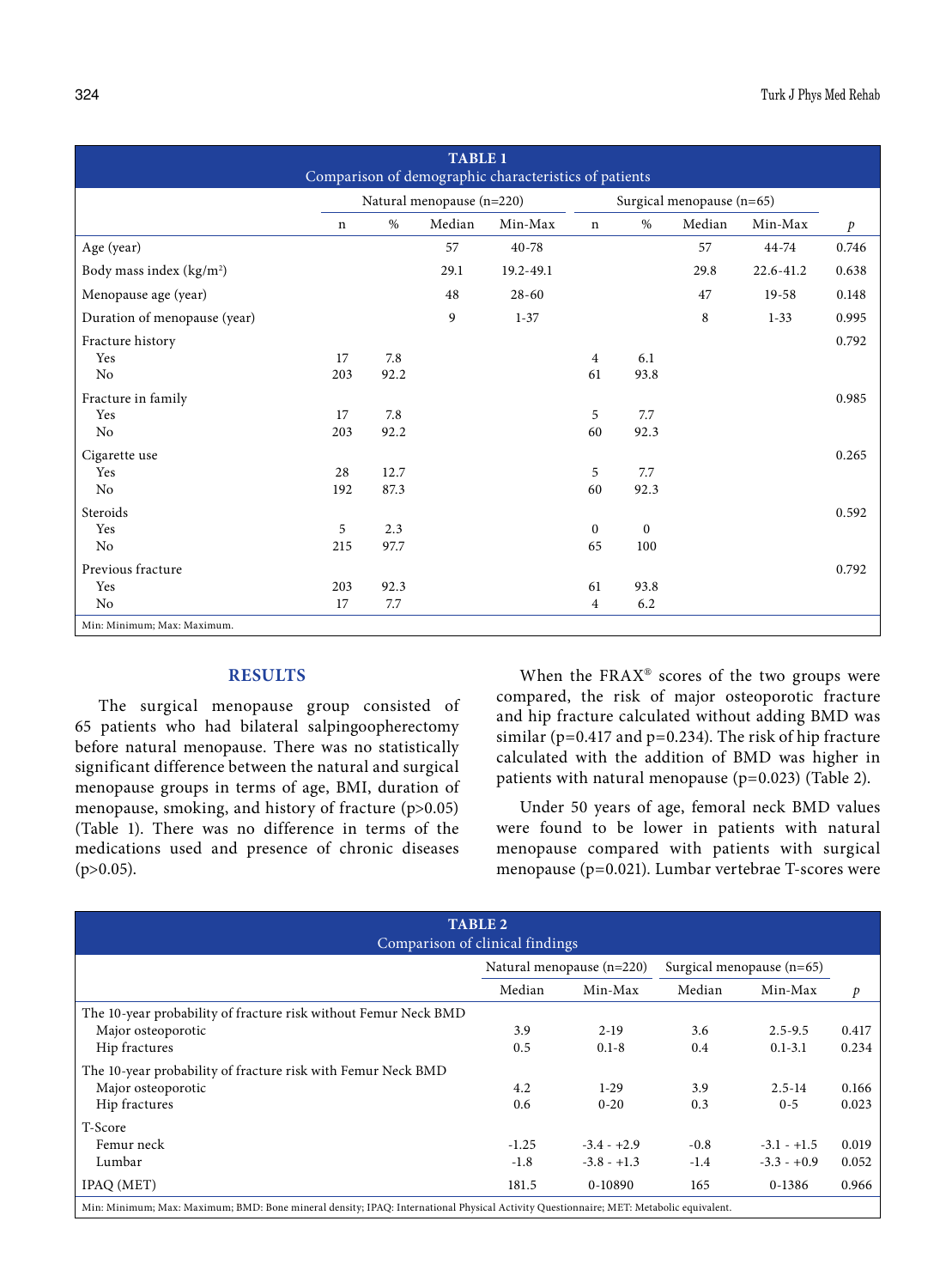#### Fracture risk in surgical and natural menopause 325

| <b>TABLE 3</b><br>Comparison of bone mineral density and fracture risks in different age groups |                   |                |                    |              |                  |  |
|-------------------------------------------------------------------------------------------------|-------------------|----------------|--------------------|--------------|------------------|--|
|                                                                                                 | Natural menopause |                | Surgical menopause |              |                  |  |
|                                                                                                 | Median            | Min-Max        | Median             | Min-Max      | $\boldsymbol{p}$ |  |
| Femur neck BMD                                                                                  |                   |                |                    |              |                  |  |
| $<$ 50 years                                                                                    | $-1.1$            | $-3.4 - 1.1$   | $-0.1$             | $-2.8 - 1.5$ | 0.021            |  |
| 50-60 years                                                                                     | $-1.2$            | $-2.90 - 2.90$ | $-0.55$            | $-2.5 - 0.9$ | 0.024            |  |
| $>60$ years                                                                                     | $-1.4$            | $-3 - 1.30$    | $-1.6$             | $-3.1 - 0.9$ | 0.672            |  |
| Lumbar BMD                                                                                      |                   |                |                    |              |                  |  |
| <50 years                                                                                       | $-1.7$            | $-3.3 - 2.5$   | $-1.2$             | $-2.9 - 0.3$ | 0.077            |  |
| 50-60 years                                                                                     | $-1.6$            | $-3.9 - 1$     | $-1.4$             | $-3.3 - 0.6$ | 0.398            |  |
| $>60$ years                                                                                     | $-2.0$            | $-3.8 - 0.9$   | $-2.0$             | $-3 - 0.9$   | 0.330            |  |
| The 10-year probability of fracture risk without<br>femur neck BMD (%) without neck BMD (%)     |                   |                |                    |              |                  |  |
| Major osteoporotic                                                                              |                   |                |                    |              |                  |  |
| <50 years                                                                                       | 3.5               | $2.6 - 8.5$    | 3.5                | $2.7 - 7.2$  | 0.633            |  |
| 50-60 years                                                                                     | 3.6               | $2 - 14$       | 3.5                | $2.5 - 8.5$  | 0.654            |  |
| >60 years                                                                                       | 5.1               | $2.8 - 19$     | 4.5                | $3 - 9.2$    | 0.147            |  |
| Hip fractures                                                                                   |                   |                |                    |              |                  |  |
| <50 years                                                                                       | 0.3               | $0.1 - 1.6$    | 0.2                | $0.1 - 0.5$  | 0.173            |  |
| 50-60 years                                                                                     | 0.4               | $0.1 - 2.0$    | 0.4                | $0.1 - 2.0$  | 0.396            |  |
| >60 years                                                                                       | 0.95              | $0.3 - 8$      | 0.8                | $0.4 - 3.1$  | 0.165            |  |
| The 10-year probability of fracture risk with<br>femur neck BMD (%)                             |                   |                |                    |              |                  |  |
| Major osteoporotic                                                                              |                   |                |                    |              |                  |  |
| $50$ years                                                                                      | 4.4               | $3.2 - 29$     | 3.6                | $3.1 - 7.9$  | 0.041            |  |
| $50-60$ years                                                                                   | 4.2               | $2.4 - 18.0$   | 3.45               | $2.6 - 14$   | 0.177            |  |
| >60 years                                                                                       | 4.95              | $1 - 13$       | 5                  | $2.5 - 11$   | 0.784            |  |
| Hip fractures                                                                                   |                   |                |                    |              |                  |  |
| $<$ 50 years                                                                                    | 0.4               | $0 - 20$       | 0.1                | $0 - 4.30$   | 0.028            |  |
| 50-60 years                                                                                     | 0.5               | $0 - 9.3$      | 0.25               | $0 - 5$      | 0.690            |  |
| $>60$ years                                                                                     | 0.90              | $0 - 4.6$      | 0.80               | $0 - 4$      | 0.672            |  |
| Min: Minimum; Max: Maximum; BMD: Bone mineral density.                                          |                   |                |                    |              |                  |  |

similar between the two groups (p=0.077). The median time in menopause in this age group was 3.5 years in the natural menopause group, whereas it was one year in surgical menopause group  $(p=0.027)$ . In this age group, major osteoporotic and femoral neck fracture risks calculated with BMD were higher in the natural menopause group ( $p=0.041$  and  $p=0.028$ ). The FRAX<sup>®</sup> scores calculated without BMD were similar in this age group (Table 3). There was a statistically significant difference in BMD values of the femoral neck between the two groups in patients aged 50-60 years (p=0.024). However, all clinical findings were similar between the two groups in patients in this age group  $(p>0.05)$ . There was also no difference in  $FRAX^{\circ}$  scores (p>0.05) (Table 3). Bone mineral density values and FRAX® scores were not different between the two groups after the age of 60 years ( $p>0.05$ ) (Table 3).

The physical activity assessment of the patients in the groups was compared using IPAQ, which revealed no difference for IPAQ scores between the two groups.

# **DISCUSSION**

The FRAX® is an important tool used to determine the 10-year fracture risk in osteoporosis. In our study, FRAX® scores were similar in patients with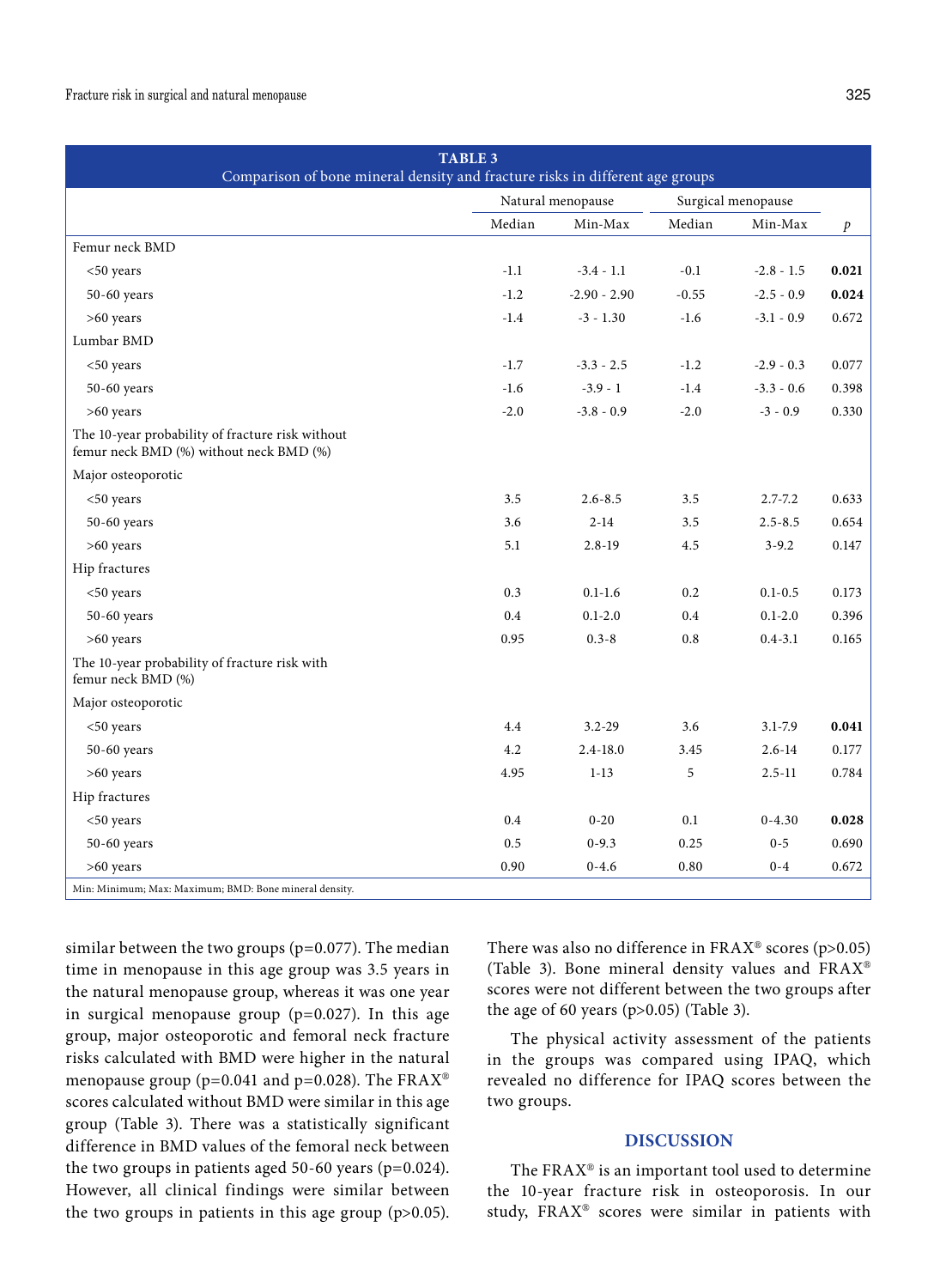natural and surgical menopause. Bone mineral density measurements did not alter the risk of fracture.

The importance of our study is that it evaluates the risk of fracture due to surgical and natural menopause using FRAX®, and examines the change of FRAX® scores with the addition of BMD measurements in these patients. Although there are studies evaluating the risk of osteoporosis-related fractures in the literature, the number of studies comparing FRAX® scores in these two groups is limited.

There are conflicting results in the literature comparing the BMD of patients with surgical menopause and those with natural menopause. In one study, the mean BMD values were significantly lower in the surgical menopause group compared with the natural menopause group.<sup>[8]</sup> In a metaanalysis of Fakkert et al.,<sup>[9]</sup> no difference was found between these two groups. In a study investigating the effect of age and menopause type on BMD, the values of patients with surgical menopause and natural menopause were shown to vary in different age groups. Femoral neck T-scores were similar in two groups aged 45-50 and 50-55 years, whereas BMD was higher in patients older than 55 years who underwent surgical menopause. Between the ages of 45-50 years, lumbar vertebrae T-scores were found to be lower in the surgical menopause group compared with the natural menopause group.<sup>[10]</sup> In our study, lumbar vertebrae T-scores were similar between the two groups regardless of age; we found that femoral neck T-scores were higher in surgical menopause group (-0.8 *vs.* -1.25). In the literature, it is stated that the difference between T-scores in patients with surgical and natural menopause decreases and disappears as the duration of post-menopausal period increases.[9] This may be due to the fact that natural menopause leads to bone loss during the severalyear premenopausal period. This effect disappears more quickly in trabecular bone, but the difference in the femoral neck is maintained for a longer time. In our study, we found that femoral neck T-scores were different between the two groups aged under 60 years, whereas this difference disappeared in patients older than 60 years.

The effect of early rapid bone loss after oophorectomy decreases with a prolonged menopause duration, and BMD becomes similar in the two groups. In our study, the duration of menopause was longer in the natural menopause group in patients younger than 50 years. In this age group, femoral neck BMD values of patients with natural menopause were lower than in those with surgical menopause, and FRAX® femoral neck fracture scores calculated by adding BMD were higher in patients with natural menopause. In our study, we found that this effect disappeared after the age of 50 years with the prolongation of menopause.

It has been shown that bone loss is accelerated in patients undergoing oophorectomy at an early age before natural menopause, but that oophorectomy after natural menopause does not affect bone density.[11] What is important here is the time passed in menopause.[12] In a recent meta-analysis, no significant difference was reported between surgical menopause and natural menopause in terms of BMD and fracture prevalence.[9] This is similar to the results found in our study.

The FRAX® has been one of the most commonly used methods in fracture risk calculation since 2008. When DXA is not available, FRAX® results calculated without BMD can be used to assess fracture risk.<sup>[5]</sup> In our study, we found that adding BMD results to FRAX® did not affect fracture risk. Therefore, we think that FRAX® scores without BMD can be used to assess fracture risk when BMD measurements cannot be performed. However, it is recommended that in patients with clinical risk factors (e.g. low BMI, glucocorticoid therapy, smoking and alcohol use, immobilization), BMD measurements should be used for FRAX® fracture risk assessment if possible.[5]

The lack of physical activity is a well-known risk factor for osteoporosis.[13] The IPAQ was developed in 1998 to conduct global physical activity surveillance. It has been the most widely used physical activity survey ever since. The IPAQ-short form is a sevenitem questionnaire that evaluates activity levels (low, moderate, high physical activity) in the last seven days.<sup>[14]</sup> In our study, IPAQ scores were very low in most patients. Although there are no studies showing the effect of IPAQ scores on FRAX® in the literature, there are many studies showing the relationship between physical activity and BMD.[15,16] In these studies, BMD values were found to be better in patients with high IPAQ scores. However, in our study, it was not possible to make an interpretation because IPAQ scores of patients with both natural and surgical menopause were quite low.

The limitations of our study can be listed as follows: Although it is a prospective cross-sectional study, the number of patients is limited due to being performed in a single center. In addition to this, consistent with the literature, there was a smaller